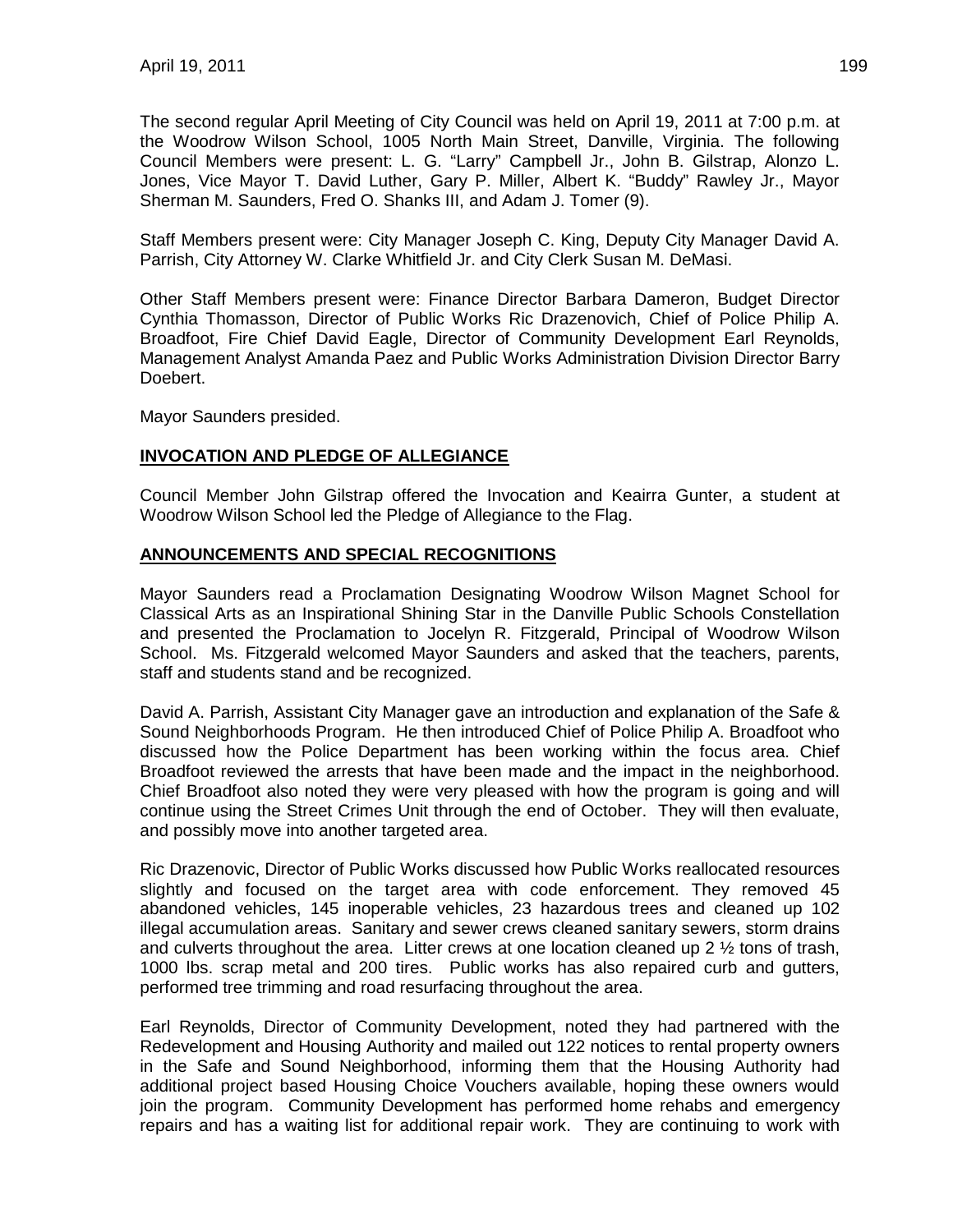citizens in the White Rock neighborhood and have a public hearing at White Rock Baptist Church on Wednesday to review and discuss the proposed 2011-12 Community Block Grant Program.

#### **COMMUNICATION FROM VISITORS**

Mayor Saunders extended a welcome to all visitors and thanked the citizens for welcoming Council to their community.

Mayor Saunders recognized Maxine Jackson, 700 Cherry Lane. Ms. Jackson questioned whether there were plans for updating homes located on East Thomas, Cherry Street and Plum. She also questioned if there are organizations or funding for seniors who wanted to update their property but cannot afford to do so. She mentioned that citizens are interested in additional lighting on Cherry Street.

Mayor Saunders recognized Sharon McClearn, 121 Colonial Court, #2C, asked Council what can be done or what the community can to to help the people in the area affected by high utility bills.

Mayor Saunders recognized Mr. Floyd Suthphin, who thanked the City for their efforts to keep the community safe. He noted the City had a very serious drug problem and the City needed to help the addicts in order to help the community.

Mayor Saunders recognized Ms. Connie Anderson who stated she wrote a letter to the editor which she read to Council. Ms. Anderson expressed her concern for people who do not have housing, jobs and cannot afford high utility bills. Ms. Anderson noted that everyone needs to get involved to help these people.

Mayor Saunders recognized Pastor Alfonso Tate, who thanked council members for coming to the neighborhood. Pastor Tate stated he was working at Campbell Street Park and would like to have some type of program during the summer for the youth. He noted he already had some funding and wanted some direction.

#### **MINUTES**

Upon Motion by Council Member Miller and second by Council Member Campbell, Minutes of the Regular Council Meeting and the Work Session held on April 5, 2011; and minutes for the Special Joint Work Session with the Danville Airport Commission held on April 12, 2011 were approved as presented. Draft copies had been distributed prior to the Meeting.

#### **NEW BUSINESS**

#### **PUBLIC HEARING – AUTHORIZING LEASE AGREEMENT LAKES MEDIA – THIRD AVENUE RADIO TOWER**

Mayor Saunders opened the floor for a Public Hearing to consider Authorizing a Lease Agreement with Lakes Media, LLC for the Placement of Telecommunication Antennas and Equipment on the Third Avenue Radio Tower. Notice of the Public Hearing was published in the Danville Register and Bee on April 5 and April 12, 2011.

No one present desired to be heard and the Public Hearing was closed.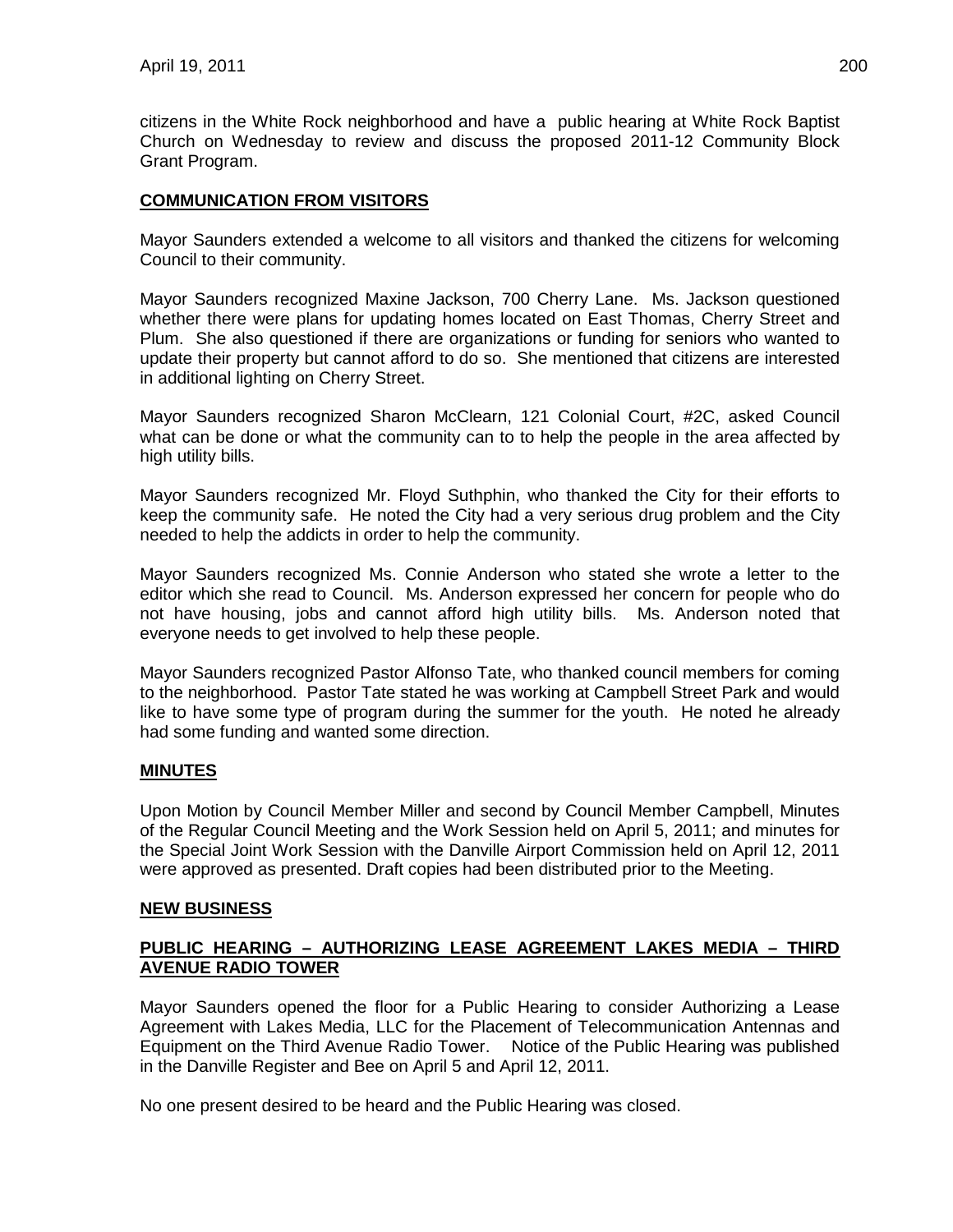# STATEMENT OF CONFLICT OF INTEREST

**I, Fred O. Shanks III,** do hereby state that I have a conflict of interest regarding the resolution approving and authorizing the execution of a Lease Agreement with Lakes Media, LLC for the Placement of Telecommunication Antennas and Equipment on the Third Avenue Radio Tower listed as agenda item VIII (A). Therefore, pursuant to the State and Local Government Conflict of Interest Act, Virginia Code Section 2.2-3112, I must abstain from voting on this agenda item.

Witness my signature this the  $19<sup>th</sup>$  day of April, 2011.

s/Fred O. Shanks III

Vice Mayor Luther **moved** adoption of a Resolution entitled:

### **RESOLUTION NO. 2011-04.05**

A RESOLUTION AUTHORIZING AND APPROVING THE CITY MANAGER TO EXECUTE A LEASE AGREEMENT WITH LAKES MEDIA, LLC, FOR THE PLACEMENT OF TELECOMMUNICATION ANTENNAS AND EQUIPMENT ON THE CITY'S THIRD AVENUE RADIO TOWER.

The Motion was **seconded** by Council Member Jones.

The Resolution was carried by the following vote:

VOTE: 8-1 AYE: Campbell, Gilstrap, Jones, Luther, Miller, Rawley, Saunders, and Tomer (8) NAY: Shanks (1)

# **BUDGET AMENDMENT – FY 2011 – VIRGINIA ECONOMIC DEVELOPMENT PROGRAM**

Upon **Motion** by Council Member Tomer and **second** by Council Member Shanks, an Ordinance entitled:

#### **ORDINANCE NO. 2011-04.01**

An Ordinance Amending the Fiscal Year 2011 Budget Appropriation Ordinance by Increasing Revenue from Virginia Economic Development Program (VEDP) in the Amount of \$500,000 for Engineering on the Mega Park and Appropriating Same.

was presented by its **First Reading**, as required by City Charter, to lie over before final adoption.

# **BUDGET AMENDMENT – FY 2011 –VIRGINIA WIRELESS E-911 SERVICES BOARD**

Upon **Motion** by Council Member Jones and **second** by Council Member Gilstrap, an Ordinance entitled: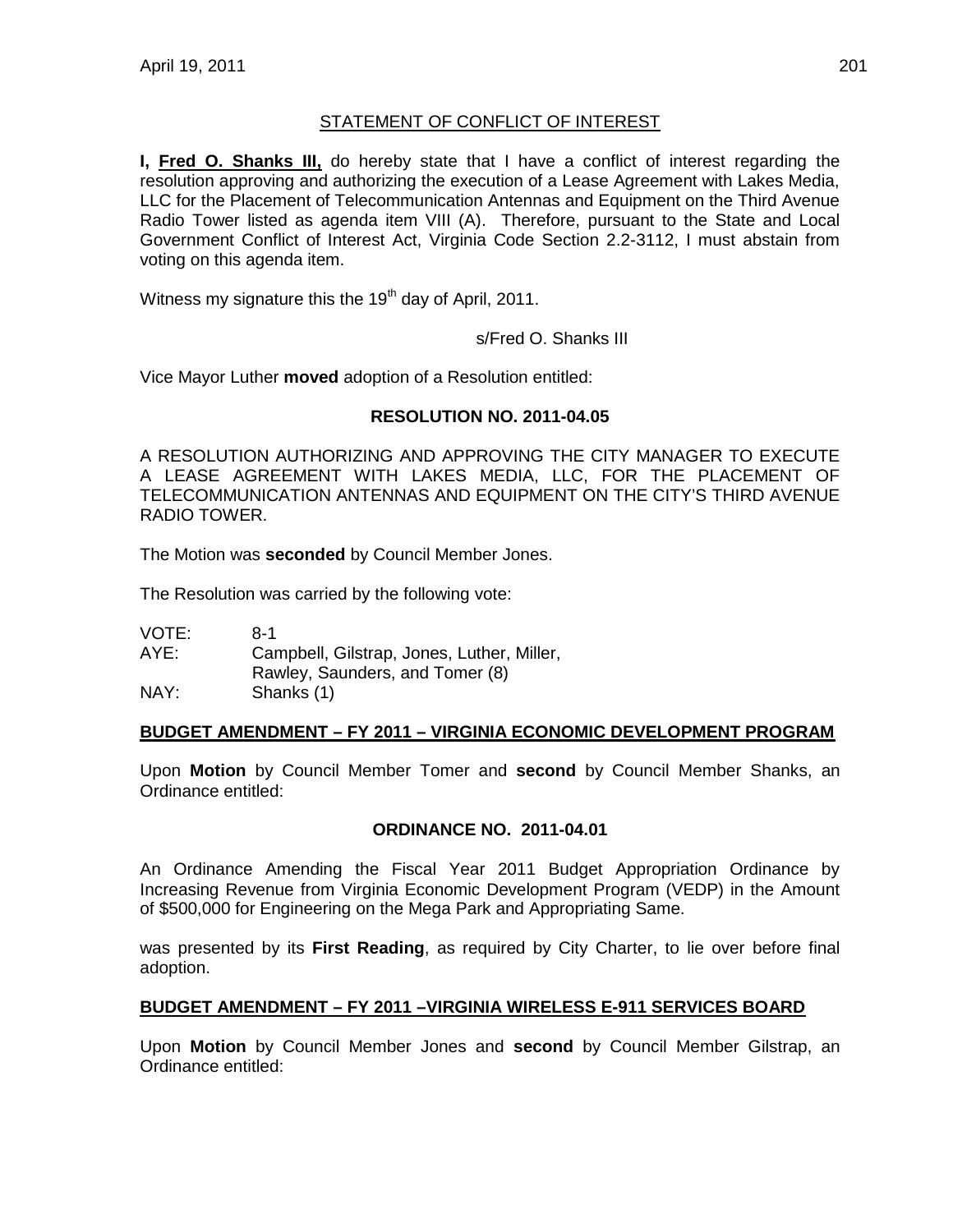### **ORDINANCE NO. 2011-04.02**

An Ordinance Amending the Fiscal Year 2011 Budget Appropriation Ordinance to Increase Revenues for a Grant from the Virginia Wireless E-911 Services Board for the Purchase of a VoIP Phone System for the Emergency Services Department.

was presented by its **First Reading**, as required by City Charter, to lie over before final adoption.

# **CONSIDERATION - APPROVAL OF EMPLOYMENT SEVERANCE BENEFITS**

Council Member Campbell **moved** adoption of a Resolution entitled:

# **RESOLUTION NO. 2011-04.06**

### RESOLUTION APPROVING EMPLOYMENT SEVERANCE BENEFITS

The Motion was **seconded** by Council Member Miller.

The Resolution was carried by the following vote:

| VOTE: | 9-0                                        |
|-------|--------------------------------------------|
| AYE:  | Campbell, Gilstrap, Jones, Luther, Miller, |
|       | Rawley, Saunders, Shanks and Tomer (9)     |
| NAY:  | None $(0)$                                 |

#### **COMMUNICATIONS**

City Manager Joe King noted how happy they were to be here and appreciates the help of staff to set up for the meeting. A special thanks to Mark Aaron for the special effort it takes to put this together and David Parrish for coordinating this meeting.

City Attorney noted it took a long time to finally come home – he attended Kindergarten at Woodrow Wilson, and his teacher was Mrs. Travis who is now Diane Mimms who works with his children at First Tee.

# **ROLL CALL**

Council Members all thanked Ms. Fitzgerald and her staff and students for their hospitality and for hosting the City Council this evening. They also thanked Superintendent Sue Davis and her staff and for the presentation on the school budget this evening.

Council Member Shanks thanked all the members of the community who came tonight. The City is facing some challenging times, and it was great to see the numbers of people who showed up. Mr. Shanks noted that May 15, 16, and 17 is Festival in the Park and also wants to encourage everyone to take every opportunity to communicate their concerns to each member of council regarding the budget.

Mr. Tomer noted that Woodrow is a success story and we should all be proud of it. He had the opportunity to meet with citizens at the Westover Library Branch and read a letter to council from a young girl regarding the closing of the Westover branch. Mr. Tomer noted he would not vote for a budget that includes closing the Westover library.